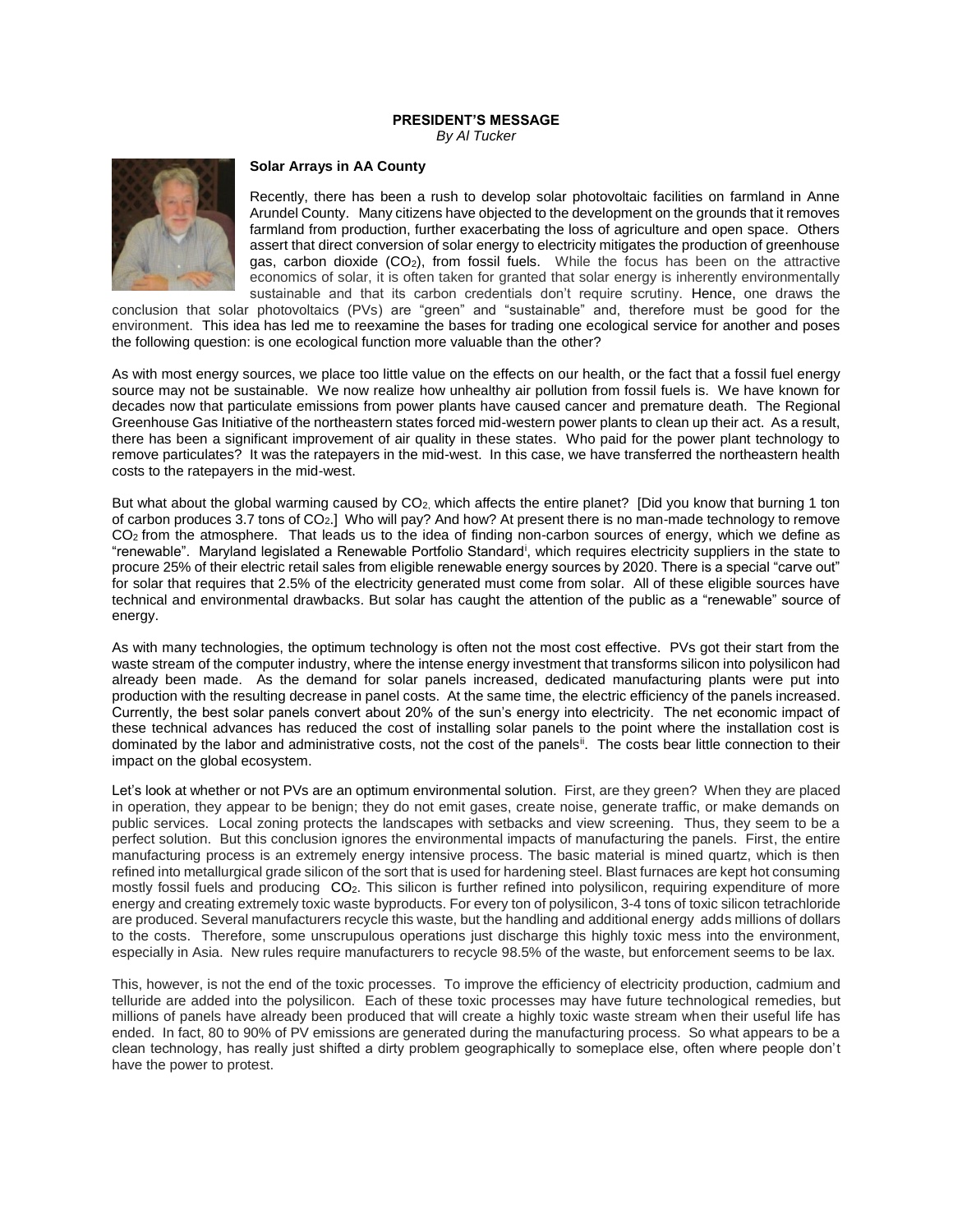Now let us examine the question, are PVs sustainable? Do PVs generate more electricity than it takes to manufacture, operate and decommission them? For various energy sources there is a number, called the Energy Return on Investment (EROI), that compares these two energies. When this number is 1, there is no advantage, since the energy generated is equal to that consumed over its lifetime. If the EROI is less than 1, then effort is wasted, because the energy returned never recovers the energy invested to produce it. The figure below shows this number for various energy sources.



When the the cost of oil is about \$60 per barrel, an EROI above 7 becomes economically viable. The EROI for PVs is extremely difficult to determine: 4 represents an average number of many sources, having a range of 0.82 to about 8.0. If it truly is below 1, then it is a wasted effort. A consensus has not been reached for the value of EROI for current PVs, but the general consensus is that the EROI for PVs will remain a small number. So there is an international race to find cheaper, easier to manufacture, less polluting sources of non-crystalline PVs. If the energy input to manufacture PVs can be reduced, then the EROI will increase and at least guarantee that the EROI is greater than 1.

So how do we compare a solar installation to farmland? Fortunately, the Intergovernmental Panel on Climate Change (IPCC) has given us given us a pathway to the answer. The IPCC has calculated the carbon intensity of various energy sources, or how much CO<sub>2</sub> is emitted per unit of energy for various sources as shown (from Wikipedia). Solar PVs emit about 20 times less  $CO<sub>2</sub>$  than coal or 10 times less than natural gas, but they still inject  $CO<sub>2</sub>$  into the ecosystem.

| <b>Technology</b> | <b>Description</b>                                   | 50th<br>percentile<br>(g CO <sub>2</sub><br>$eq/kWhe$ ) |
|-------------------|------------------------------------------------------|---------------------------------------------------------|
| Hydroelectric     | reservoir                                            | $\overline{4}$                                          |
| Wind              | onshore                                              | $12 \overline{ }$                                       |
| Nuclear           | various generation II<br>reactor types               | 16                                                      |
| Solar PV          | Polycrystalline silicon                              | 46                                                      |
| Natural gas       | various combined cycle<br>turbines without scrubbing | 469                                                     |
| Coal              | various generator types<br>without scrubbing         | 1001                                                    |

What about agriculture? Although a direct comparison between PVs and agriculture cannot be made on an energy basis, studies have estimated the net flux of CO<sub>2</sub> from agricultural lands. The 2014 IPCC report devotes an entire chapter to this discussion. Clearly fossil fuels are used by farm machinery, for production of fertilizers, etc. However, there is a major difference between agriculture and PVs. Agriculture has the potential to be a major carbon sink. Currently, the IPCC estimates that the net global agriculture production of  $CO<sub>2</sub>$  is about zero. That is, the  $CO<sub>2</sub>$  generated in production is balanced by the amount it sequesters. Many IPCC recommendations for improving carbon